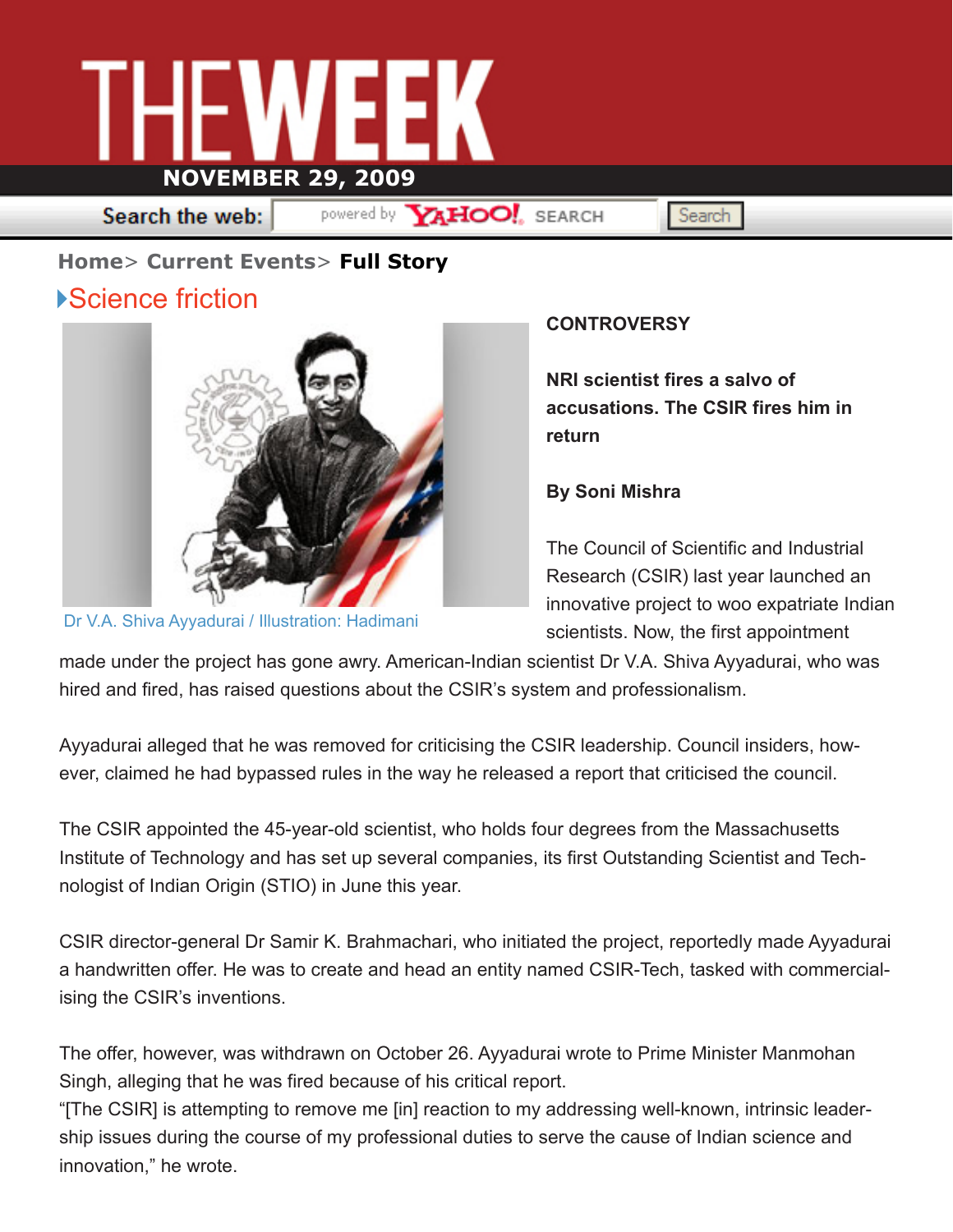Brahmachari refuted the allegation. "Dr Shiva did not agree to the terms and conditions of the appointment as STIO and demanded an unreasonable financial package which cannot be accepted under rules," he said. "Therefore, the offer... was withdrawn, as a reasonable period of three months had elapsed after making the offer." He added that Ayyadurai was fired on the basis of an internal performance review.

Does that indicate that Ayyadurai's appointment was made in a hurry? Brahmachari disagreed: "The CSIR is an organisation with established processes and procedures. In appointing Ayyadurai, these processes were followed. It is incorrect to state that the appointment was done in a hurry."

Chapter seven of Ayyadurai's report slammed the CSIR's functioning. It highlighted the following issues:

Lack of professionalism

**Denials** 

False sense of urgency

Deflections and cover-ups

Inability to let go of control and allowing hired professionals to do their jobs

Promises are not honoured

Ayyadurai alleged that "all sorts of illegal and vindictive actions were taken" within 72 hours of the report's publication. "I never wanted any fight. I only wanted to serve India and to help the Prime Minister's grand vision of Innovation for India," he said. "I thought it was a great opportunity to use my skills for serving my motherland.

"I am hoping those seriously interested in seeing spin-offs taking place to realise market value and new jobs for the economy to execute or at least to review the recommendations in the draft report." Dr Deepak Sardana, who worked with the Australian School of Business before joining the CSIR and co-authored the controversial report, too, hit out at the leadership.

"My experience at the CSIR has been very bad, and is a nightmare for a thorough professional," he wrote to Science and Technology Minister Prithviraj Chavan on October 19. Sardana said in the letter that he took a huge cut in his income to join the CSIR. "Retrospectively, the decision I made then and the trust that I reposed in the senior leadership was misplaced," he said. A senior scientist in the CSIR said the manner in which Ayyadurai was recruited and dismissed was improper.

"The appointment was done in a hurry. And the dismissal was also improper," he said. "One should